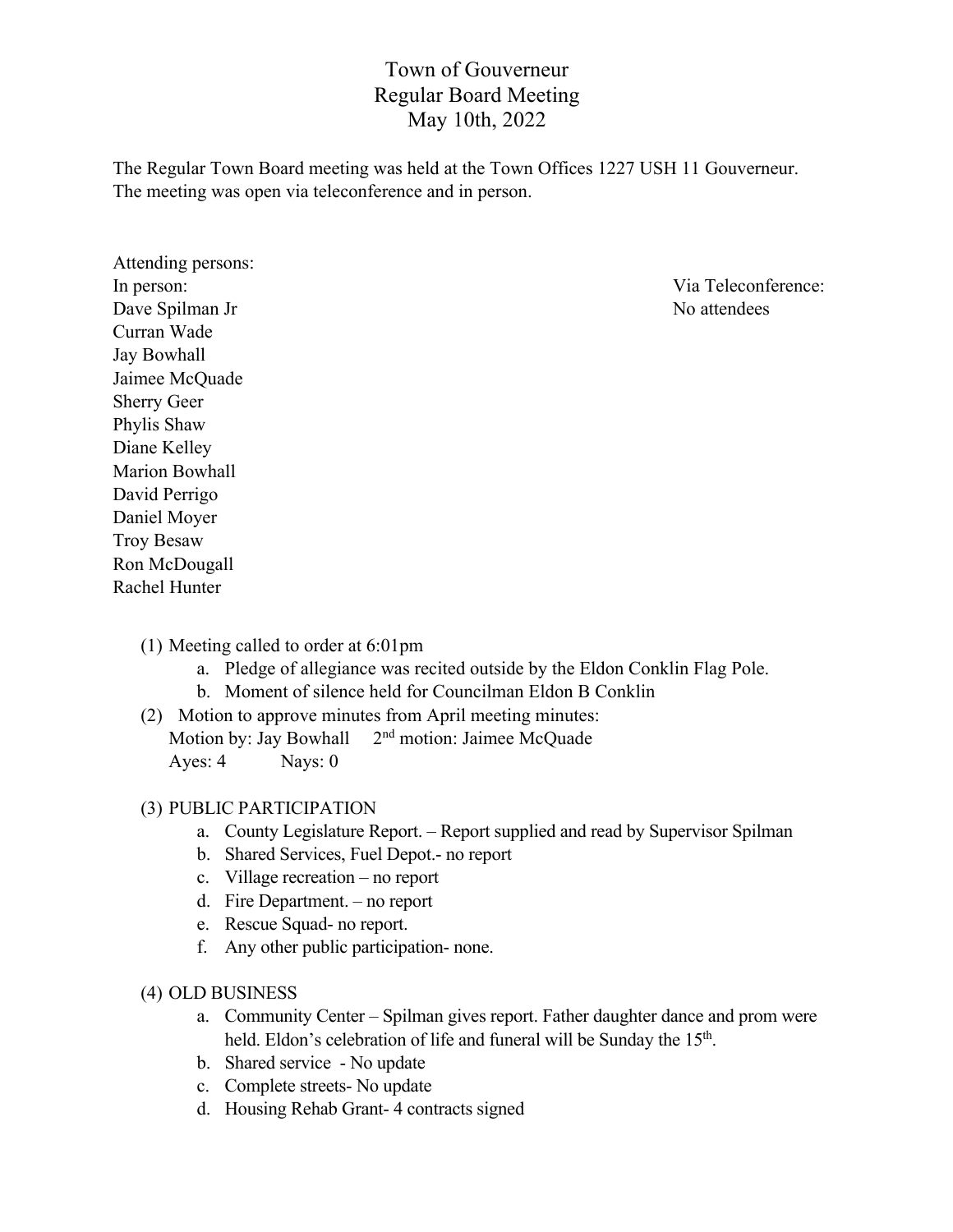# Town of Gouverneur Regular Board Meeting May 10th, 2022

- e. Solar local law- Local law has been reviewed by planning board and is back to Leader's office.
- f. None

## (5) COMMITTEE REPORTS- No reports

### (6) HIGHWAY DEPARTMENT

- a. Perrigo present, report supplied.
- b. CHIPS allocation announced. Approximately \$361,000.00. Our plan is paving 3 miles of road, however no company can commit to a price per mile right now.

Perrigo brings to the board grinding information Suitkote per day to grind is \$6,000/day – Midland is \$6,200.00/day. Suitkote to add calcium is \$15,000.00

Motion to approve grinding with calcium quote by Suitkote- Jaimee McQuade 2nd motion: Curran Wade Ayes: 4 Nays: 0

- (7) DOG CONTROL OFFICER
	- a. Present, oral report given to include 5 dogs collected and 3 dogs remain in the pound.
	- b. 3 beavers last month
	- c. Agricultural & Markets inspection- one note that a kennel door needs to be repaired but passed inspection
- (8) CODE ENFORCEMENT & ASSESSMENT- Robert Wood/ Sherry Geer
	- a. Code report supplied
	- b. Assessor Sherry states she's been sitting with the tax roll for review. Discussion of a county wide assessed value of Solar Acreage used to array- Town of Gouverneur will be \$7,200.00 full market value after equalization.

### (9) NEW BUSINESS

- a. Justice Reports- 122 new cases. \$5,850.00 fines and surcharges collected.
- b. Supervisor communications:
	- i. Gari Vibber will be donating at 4'x4' barn quilt
	- ii. Solar Decommissioning plan for the Welch Road project has been sent to the attorney's office for review.
	- iii. Liberty gas expansion status update: All of their bids came in over budget.
	- iv. Judy Wenzel safety audit from the county- only a couple of items to correct. Little things to correct such as a power strip in the DMV break room to be metal instead of plastic.
- c. Notice of Intent to file-

Motion to advertise intent to file a sewer district study and evaluation grant application Motion: Jay Bowhall 2nd motion: Curran Wade